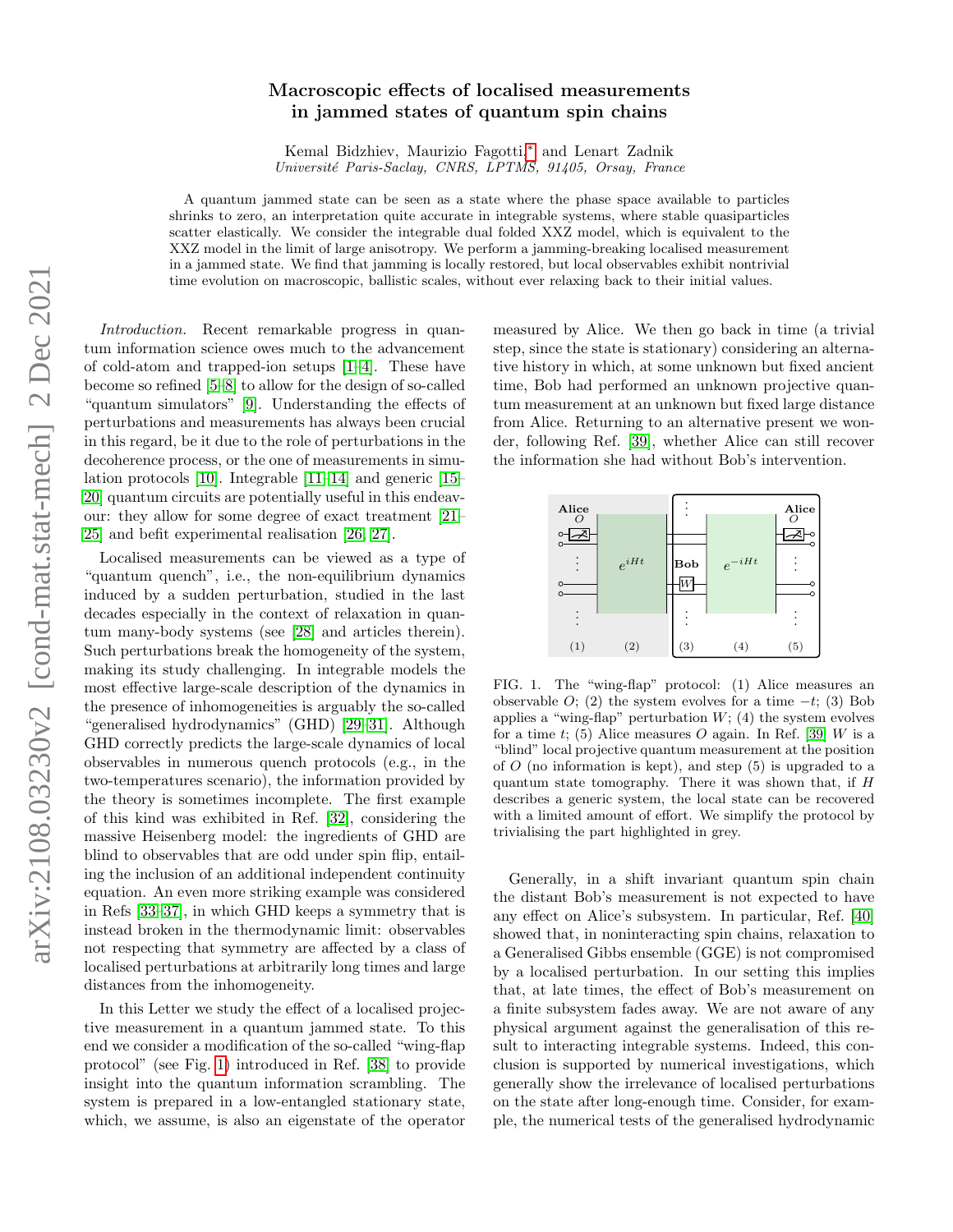2

predictions of time evolution after two different states are joined together [\[41\]](#page-5-5). The tests always differ in the way the states are joined, nevertheless the asymptotic behaviours at large times match. In generic systems scrambling is even more pronounced, so a very distant quantum measurement in a low-entangled stationary state is not expected to have visible effects however large the time is. Incidentally, even if the state were not stationary and Bob measured an observable in Alice's subsystem, Alice would be able to recover the original local state [\[39\]](#page-5-3).

Here we apply this protocol to the dual folded XXZ spin-1/2 chain, which belongs to a class of effective models emerging in strong coupling limits of spin chains [\[42\]](#page-5-6). It corresponds to a special point of the two-component Bariev model [\[43\]](#page-5-7) and is described by the Hamiltonian

<span id="page-1-4"></span>
$$
H = J \sum_{\ell} (\sigma_{\ell}^x \sigma_{\ell+2}^x + \sigma_{\ell}^y \sigma_{\ell+2}^y) \frac{1 - \sigma_{\ell+1}^z}{2}.
$$
 (1)

The model can be solved exactly by introducing two species of particles associated with spins up on either even or odd sites [\[42\]](#page-5-6) (see also [\[44\]](#page-5-8)). The solution is based on the observation that the unique nontrivial effect of  $H$  corresponds to moving a spin up by two sites when it is adjacent to two spins down:

$$
\underbrace{\uparrow\downarrow\downarrow}_{\text{1}} \qquad \underbrace{\uparrow\uparrow\downarrow}_{\text{1}} \qquad \underbrace{\uparrow\downarrow}_{\text{1}} \qquad (2)
$$

In a configuration in which all spins down are isolated no hopping process can occur: the aforementioned particles cannot move because they are stacked together. There are exponentially many such configurations with clustering properties, and we refer to them as jammed states.

We report a striking exception to the empirical rule that a distant localised perturbation in a low-entangled state of a quantum many-body system described by a translationally invariant Hamiltonian does not have visible effects at infinitely large times and distances. To the best of our knowledge, only one exception has been reported so far and it concerns systems prepared in the ground state when a discrete symmetry is spontaneously broken [\[33–](#page-5-0)[37\]](#page-5-1). Similarly, we consider an initial state that breaks the conserved charges that completely characterise a basis of energy eigenstates, but, differently, our initial state belongs to an exponentially large degenerate sector. We will show that, in the limit of large time, the jammed sector is asymptotically stable under the wingflap protocol. Quite exceptionally, we also demonstrate that the measurement results in a macroscopic change of the spin profiles on ballistic scales, namely its effect does not fade away at large times, the expectation values of local observables instead approaching nontrivial functions of the ratio between distance and time.

Quantum jamming. Our discussion is specialised to the sector spanned by states  $|\Phi\rangle$  satisfying the *jamming* 

condition

<span id="page-1-1"></span>
$$
\mathcal{P}_{\downarrow\downarrow}(\ell) \equiv \langle \Phi | \frac{\mathbb{1} - \sigma_{\ell}^{z}}{2} \frac{\mathbb{1} - \sigma_{\ell+1}^{z}}{2} | \Phi \rangle = 0, \ \forall \ell. \tag{3}
$$

Due to  $(2)$ , such states are clearly eigenstates of H with zero energy and are jammed (see also Refs [\[42,](#page-5-6) [45,](#page-5-9) [46\]](#page-5-10)). Jammed states are special since they can break the twosite shift invariance of the complete set of charges exhibited in Ref. [\[42\]](#page-5-6). This is possible because the spectrum has huge degeneracies associated with hidden symmetries, which have been shown, for example, to play a key role in the quench dynamics within the non-interacting sectors of the model [\[47\]](#page-5-11).

The simplest basis of the jammed sector consists of product states that are eigenstates of  $\{\sigma_\ell^z\}$ , but one can easily construct states with any entanglement entropy density up to  $\frac{1}{2} \log 2$ . For example, if *o* denotes the sublattice of odd sites and e the one of even sites, the state  $| \uparrow \dots \uparrow \rangle_o \otimes | \psi \rangle_e$  is jammed and the entanglement entropy of a spin block is half of that in the state  $|\psi\rangle$ . Particularly interesting are  $(2n)$ -site shift invariant jammed product states that are not eigenstates of  $\{\sigma_{\ell}^z\}$ , e.g.,

$$
|\mathcal{L}_n\rangle = e^{i\frac{\pi}{2n}\sum_j j\sigma_j^z} |\uparrow \leftarrow \dots \uparrow \leftarrow \rangle . \tag{4}
$$

<span id="page-1-0"></span>This family of stationary states breaks the  $U(1)$  symmetry generated by  $\sum_{\ell} \sigma_{\ell}^z$  and, for  $n > 1$ , also the 2-site shift invariance of the model's charges. Such states belong to the fully interacting sector of the model, which is characterised by the presence of spins up on both even and odd positions [\[42\]](#page-5-6).

The jammed sector is invariant under measurements of operators that commute with all elements of the set  $\{\sigma_\ell^z\}$ . Note instead that measuring other observables generally results in leaving the sector.

Locally quasi-jammed states. Criterion [\(3\)](#page-1-1) can be extended to inhomogeneous states that are jammed asymptotically in some scaling limit, for example,

<span id="page-1-2"></span>
$$
\lim_{\substack{\ell, t \to \infty \\ \zeta = \ell/t \text{ fixed}}} \langle \Phi_t | \frac{\mathbb{1} - \sigma_{\ell}^z}{2} \frac{\mathbb{1} - \sigma_{\ell+1}^z}{2} | \Phi_t \rangle = 0, \qquad \forall \zeta. \tag{5}
$$

We call them locally quasi-jammed states (LQJS).

We will focus on initial states belonging to the family  $|\mathcal{L}_n\rangle$  and, for the sake of simplicity, assume Alice to measure  $\cos(\frac{j\pi}{n})\sigma_j^x - \sin(\frac{j\pi}{n})\sigma_j^y$ , with j even, so that  $|\mathcal{L}_n\rangle$  is not affected by the measurement. The state after Alice's measurement is then of the form  $|\Phi\rangle = |\uparrow \dots \uparrow\rangle_o \otimes |\varphi_0\rangle_e$ . Let then Bob be in an odd position  $2\ell' - 1$  and perform a blind measurement of the spin. Since the spin is up before the measurement, the density matrix after the measurement,  $\rho(0)$ , will commute with  $\sigma_{2\ell'-1}^z$ ; in particular it reads

<span id="page-1-3"></span>
$$
\rho(0) = \frac{2}{3} |\Phi\rangle \langle \Phi| + \frac{1}{3} \sigma_{2\ell'-1}^x |\Phi\rangle \langle \Phi| \sigma_{2\ell'-1}^x. \tag{6}
$$

The coefficients 2/3 and 1/3 come from considering a (blind) projective measurement – see the Supplementary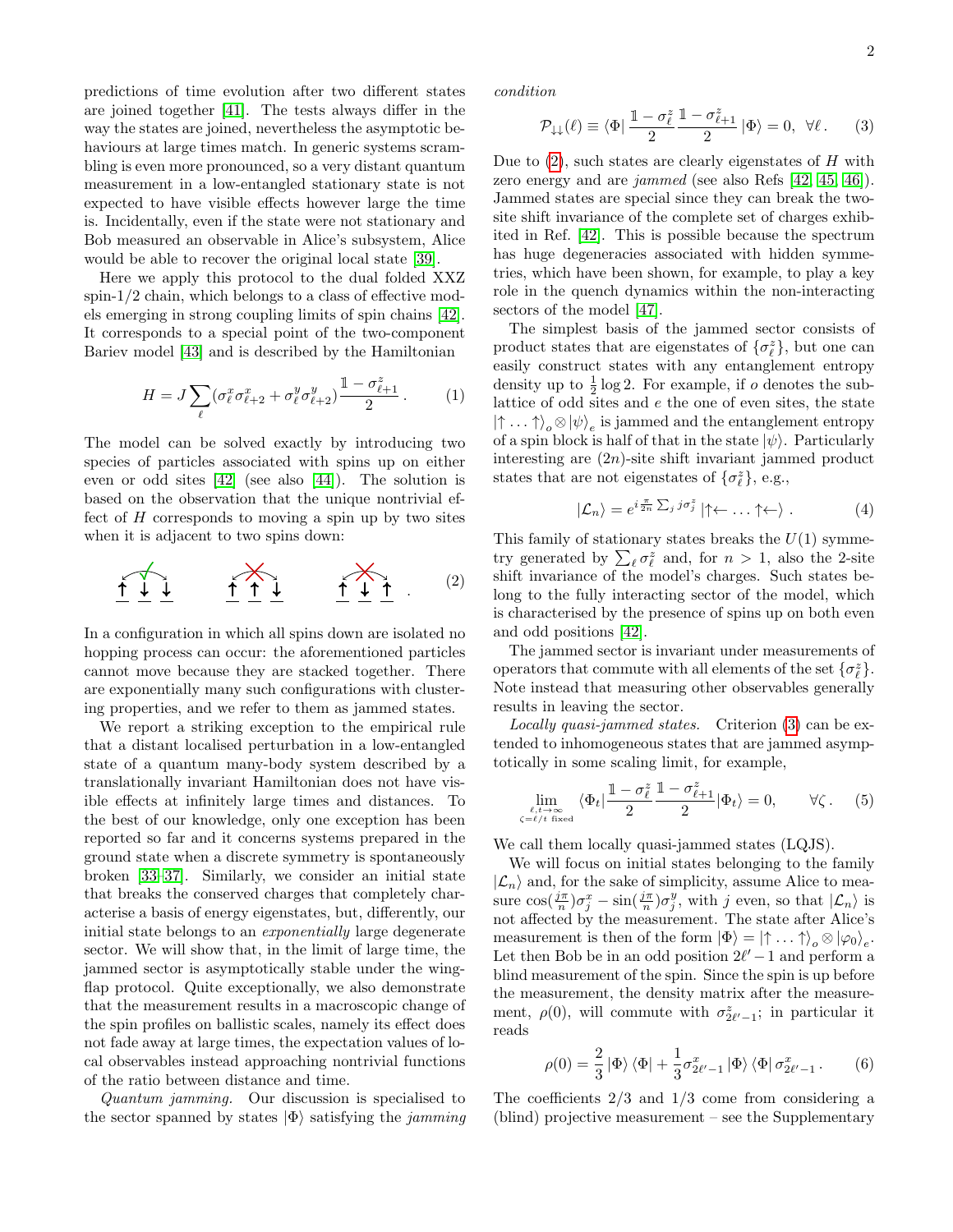

<span id="page-2-0"></span>FIG. 2. Profile of the rescaled jamming criterion  $t \mathcal{P}_{\downarrow\downarrow}(\ell/t)$ at times  $t = 10, 50$  after the flip of the central spin up (in an odd position) of the state  $|\mathcal{L}_1\rangle = |\uparrow \leftarrow \uparrow \leftarrow \dots\rangle$ . The data inside the light cone are in excellent agreement with conjecture [\(15\)](#page-3-0). The jamming condition is locally restored as  $\mathcal{P}_{\downarrow\downarrow}(\ell/t) \sim 1/t$ .

material (SM) [\[48\]](#page-5-12). Nevertheless, the structure of the density matrix would remain the same also under more general measurement protocols. A local measurement can break condition [\(3\)](#page-1-1) only locally and, because the defect is moved over the jammed state as a quasiparticle would be moved under the effect of a hopping Hamiltonian (in some nontrivial background – see also Ref. [\[49\]](#page-5-13)), it is reasonable to expect the validity of [\(3\)](#page-1-1) in the limit of large time. We can then foresee an LQJS to emerge, i.e., a state where [\(5\)](#page-1-2) holds. This expectation is supported by our numerical investigation – see Fig. [2.](#page-2-0)

Notwithstanding the initial state being shift invariant by a finite number of sites, Bob's measurement locally breaks that symmetry. We find that, while shift invariance is locally restored, it remains globally broken, as in the systems that can be described by generalised hydrodynamics. Contrary to the latter case, however, the twosite shift invariance, which is a symmetry of a complete set of local conservation laws, is generally not restored, even locally. Figure [3,](#page-2-1) for instance, shows that the  $xy$ plane spin profiles remain staggered on the sublattice of even sites, however long the time after the initial perturbation to the state  $|\mathcal{L}_2\rangle$  is: only 4-site shift invariance is locally restored. This property is shared with nonabelian integrable systems like the quantum XY model, where the late time behaviour is generally not captured by a macro-state characterised by the complete set of one-site shift invariant charges [\[47\]](#page-5-11).

Dynamics after a local spin flip. Since  $|\Phi\rangle$  is an eigenstate, the time evolution of [\(6\)](#page-1-3) can be immediately deduced from that of

$$
|\Psi(0)\rangle = \sigma_{2\ell'-1}^x |\Phi\rangle \equiv (\sigma_0^x | \uparrow \dots \uparrow \rangle)_o \otimes |\varphi_0\rangle_e , \qquad (7)
$$

where, without loss of generality, we have set  $\ell' = 0$ . The state at time  $t$  can then be represented as follows

<span id="page-2-3"></span>
$$
|\Psi(t)\rangle = \sum_{n} (\sigma_n^x | \uparrow \dots \uparrow \rangle)_o \otimes |\varphi_n(t)\rangle_e , \qquad (8)
$$



<span id="page-2-1"></span>FIG. 3. Spin profiles  $\langle \sigma^x \rangle_{\zeta}$  (red) and  $\langle \sigma^y \rangle_{\zeta}$  (blue) at times  $t = 10, 50$  after having flipped the central spin up (in an odd position) of the state  $|\mathcal{L}_2\rangle = |\uparrow \leftarrow \uparrow \rightarrow \ldots \rangle$ . The profile of  $\sigma^z$ asymptotically approaches zero. Nontrivial profiles emerge on even sites, whereas spins on odd positions relax to their original values along the z direction, and are not shown. The data for  $\langle \sigma^y \rangle_{\zeta}$  are in excellent agreement with conjecture [\(15\)](#page-3-0).

where the unnormalized wave functions  $|\varphi_n(t)\rangle_e$  of spins on the sublattice of even sites satisfy

$$
i\partial_{Jt} |\varphi_n(t)\rangle = K_{n-1,n} |\varphi_n(t)\rangle ++ (1 - \sigma_{n-1}^z) |\varphi_{n-1}(t)\rangle + (1 - \sigma_n^z) |\varphi_{n+1}(t)\rangle \quad (9)
$$

with  $|\varphi_n(0)\rangle = \delta_{n,0} |\varphi_0\rangle$ . Here  $K_{n-1,n} = \sigma_{n-1}^x \sigma_n^x +$  $\sigma_{n-1}^y \sigma_n^y$ . Note that this is a system of  $\log_2 \sqrt{D}$  equations for  $|\varphi_n(t)\rangle$ , which are states belonging to subspaces tions for  $|\varphi_n(t)\rangle$ , which are states belonging to subspaces<br>of size  $\sqrt{D}$ , where D denotes the size of the Hilbert space.

The dynamical equation [\(9\)](#page-2-2) is block-diagonal in the Fourier space defined by

<span id="page-2-2"></span>
$$
|\tilde{\varphi}_P(t)\rangle = \sum_n e^{inP} \Pi^{-n} |\varphi_n(t)\rangle , \qquad (10)
$$

where  $\Pi$  is the 1-site shift operator on the sublattice, such that  $\Pi^{-1} = \Pi^{\dagger}$  and  $\Pi(O_{\ell})_{o(e)}\Pi^{\dagger} = (O_{\ell+1})_{o(e)}$ . Specifically, we find

$$
|\tilde{\varphi}_P(t)\rangle = e^{-i\tilde{H}(P)t} |\varphi_0\rangle , \qquad (11)
$$

where the independent time evolutions labelled by  $P$  are generated by

<span id="page-2-4"></span>
$$
\tilde{H}(P) = J \left[ K_{-1,0} + \left( e^{-iP} \Pi(\mathbb{1} - \sigma^z_{-1}) + h.c. \right) \right]. \tag{12}
$$

Since  $\Pi$  is a sublattice shift,  $P$  is the eigenvalue of the momentum generating the two-site shifts on the full lattice. Indeed, denoting by U the map  $|\varphi_n(t)\rangle \mapsto \Pi |\varphi_{n-1}(t)\rangle$ we find  $U |\tilde{\varphi}_P(t)\rangle = e^{iP} |\tilde{\varphi}_P(t)\rangle$ .

If the sites −1 and 0 of the sublattice are both occupied by a spin up, the state is destroyed by  $H(P)$ : a quarter of the Hilbert space is a nullspace of  $H(P)$ . The nontrivial action of  $H(P)$  in the remaining space corresponds to moving a configuration of  $N$  spins up on a lattice of  $L = \log_2 \sqrt{D}$  sites with periodic boundary conditions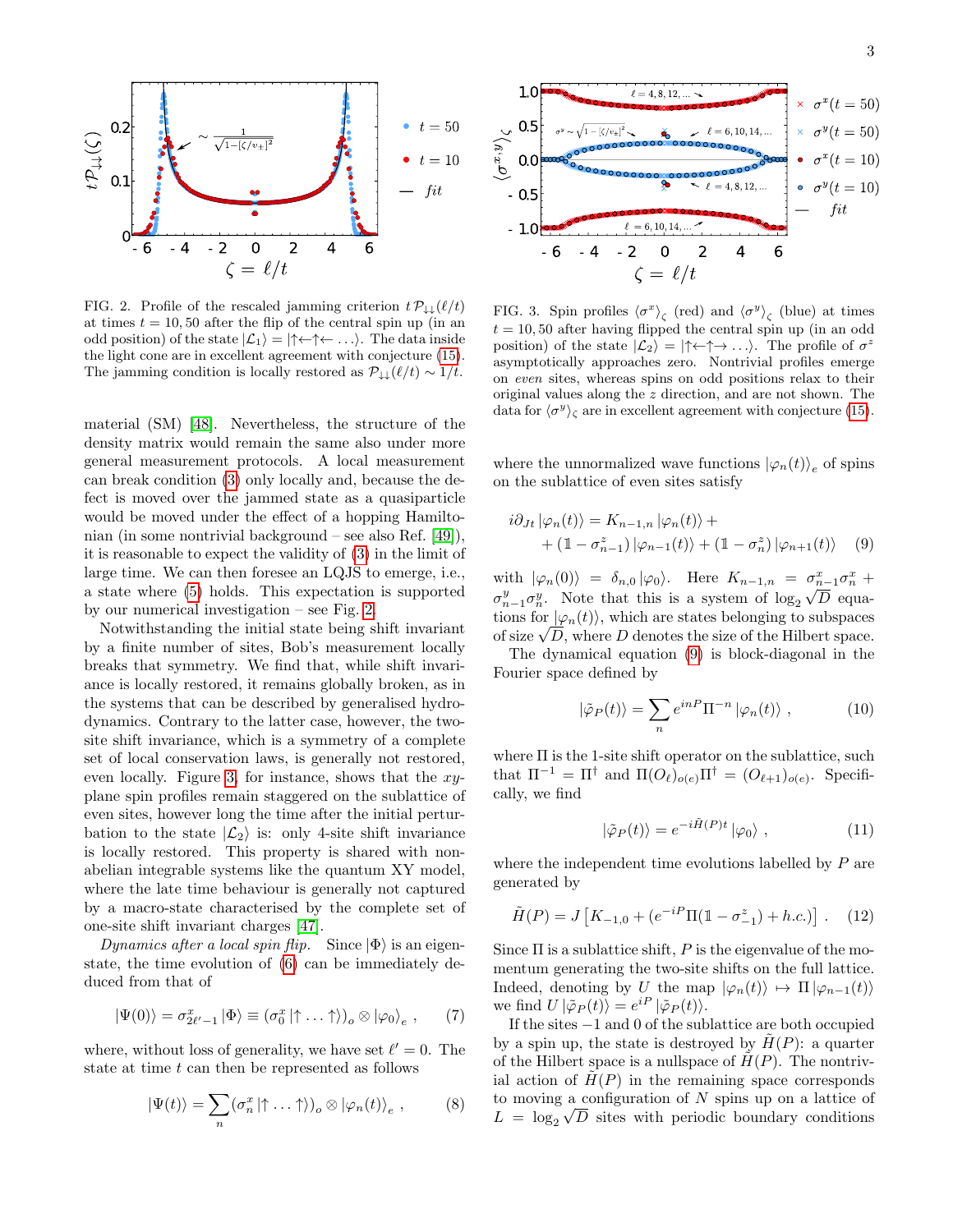through a two-site defect at −1 and 0. If both spins at  $-1$  and 0 are down,  $H(P)$  acts as a right or left global shift of the spins up by one site. If instead there is a single spin up at  $-1$  or 0, either that spin is moved to the other site or all spins up are globally shifted in the opposite direction. Importantly, once all spins up have passed across the defect, the relative distances between them are the same as in the initial configuration. This key observation allows us to represent *each* configuration as an effective particle propagating by a hopping Hamiltonian (with localised defects that can be seen as a deformation of the space), on an extended lattice of  $L + N - 1$  sites. The mapping is described in the SM [\[48\]](#page-5-12). We find the energies to be parametrised as  $E_P(k) = 4J \cos(k + P)$ , where the momentum  $k$  of the effective particle and  $P$ satisfy

$$
e^{i(L+N-1)k+iNP} = 1, \qquad e^{iLP} = 1. \tag{13}
$$

This mapping can also be exploited to compute the overlaps between the states and the matrix elements of the spin operators [\[48\]](#page-5-12), providing therefore all the ingredients for the exact computation of the scaling profiles, such as the ones depicted in Figs [2](#page-2-0) and [3.](#page-2-1)

For example, for odd  $x$  (for the general expression see SM [\[48\]](#page-5-12)) the jamming condition [\(3\)](#page-1-1) after the local spin flip can be written as (after the projective measurement there is instead an additional overall factor  $1/3$ )

$$
\mathcal{P}_{\downarrow\downarrow}(x,t) = \frac{1}{L^2} \sum_{N} \sum_{\chi_N^{(1)},\chi_N^{(2)}} \langle \varphi_0 | \chi_N^{(1)} \rangle \langle \chi_N^{(2)} | \varphi_0 \rangle \times \langle \chi_N^{(1)} | \downarrow \rangle \langle \downarrow |_0 \chi_N^{(2)} \rangle e^{i \left[ \frac{x}{2} \right] (P_1 - P_2) + it(E_{P_1}(k_1) - E_{P_2}(k_2))}.
$$
\n(14)

Here,  $\chi_N = (k; P, \ldots)$  denotes the eigenstates and ... stands for additional quantum numbers characterising the exponentially large sectors at fixed  $k$  and  $P$ . The sum excludes the jammed states, since the latter are destroyed by the observable. It turns out that the sum over the additional quantum numbers can be carried out analytically, and one can reduce the entire expression to a finite number of sums, which will be discussed in a more technical work still in preparation [\[50\]](#page-5-14). We only anticipate that a thorough analysis of [\(14\)](#page-3-1) shows that, first, the terms with  $N/L \sim 1/2$  contribute the most and, second, the asymptotic behaviour is determined by some singular points of the averaged matrix elements of the observable (the projector on two neighbouring spins down).

Numerical simulations. Our effective sublattice description of time evolution also has some numerical advantages. First, it almost doubles the system size accessible to exact diagonalisation techniques. In particular, systems with 26 spins can be simulated in a reasonable time with an ordinary laptop. As a matter of fact, it is also possible to perform semi-analytical calculations after having reduced expressions like [\(14\)](#page-3-1) to finite numbers of sums. In that way it is possible to reach total system sizes of up to  $\sim 60$  sites ( $L \sim 30$ ) in few days of single-processor computational time (the numerical effort is expected to scale as  $L^{5.5} - L^6$ ). Our main numerical checks have been however based on DMRG algorithms, which are much more efficient.

Profiles. We observe that, at large times, the numerical data are in excellent agreement with two ballisticscale conjectures (i.e.,  $f(x,t) \rightarrow f(\zeta = \frac{x}{t})$ )

<span id="page-3-0"></span>
$$
t\,\mathcal{P}_{\downarrow\downarrow}(\zeta) \approx \frac{a}{\left[1 - \left(\frac{\zeta}{v_{\pm}}\right)^2\right]^{\frac{1}{2}}}, \quad \langle \sigma^y \rangle_{\zeta} \approx b\left[1 - \left(\frac{\zeta}{v_{\pm}}\right)^2\right]^{\frac{1}{2}}, \quad (15)
$$

with  $v_{\pm} = \pm 16J/3$ , and whose assessment of validity is still in progress [\[50\]](#page-5-14). The constant prefactors in the scaling functions are well approximated by  $a \approx 0.06$ and  $b \approx 0.24$ . These conjectures are consistent with the prediction for the maximal velocity of quasiparticle excitations on top of a jammed state  $v_{\pm}$ [ $|\Phi\rangle$ ] =  $\pm 8J/\left(1+\frac{2}{L}\left\langle\Phi|S^z|\Phi\right\rangle\right)$ , which was derived in Ref. [\[51\]](#page-5-15).

Can Alice recover the local state? After a time  $t$ , the reduced density matrix of Alice's site, assumed to be at an odd distance  $x+1$  from Bob's past blind measurement at site  $-1$ , reads

$$
\rho_{\text{Alice}} = (\mathbb{1} + \vec{p}_{x,t} \cdot \vec{\sigma})/2, \qquad (16)
$$

with  $\vec{p}_{x,t} = \frac{1}{3} (\langle \sigma^x \rangle_{\zeta} - 2 \cos \frac{\pi x}{n}, \langle \sigma^y \rangle_{\zeta} + 2 \sin \frac{\pi x}{n}, 0)$ . Here  $\zeta = x/t$ , and the expectation values refer to the dynamics after the local spin flip – see Fig. [3](#page-2-1) and SM [\[48\]](#page-5-12) for details. For  $\zeta$  in the light-cone  $\vec{p}$  is slightly tilted from the initial (pre-measurement) direction, the tilt itself depending on Bob's position. As far as we can see, this makes it impossible for Alice to fully recover the information she had without Bob's measurement.

<span id="page-3-1"></span>What is general. We argue that a key role in the phenomenon is played by the fact that the movement of excitations over jammed states, i.e., the jamming-breaking impurities, is associated with a few-sites shift of a string of jammed particles (see also Ref. [\[49\]](#page-5-13)). In this way the state can store memory of its past.

The effect seems to remain stable even under generic Hamiltonian perturbations preserving the jammed states. We have checked it for a perturbation of the form  $V =$  $g \sum_{\ell}$  $\frac{1-\sigma_\ell^z}{2}$  $\frac{1-\sigma_{\ell+1}^2}{2}K_{\ell+2,\ell+3}$ . Flipping a single spin again results in macroscopic reorganisation of the spin profiles, albeit it now takes place in diffusive-scale coordinates  $\ell \sim \sqrt{t}$  (see SM [\[48\]](#page-5-12) for numerical evidence). Thus, the phenomenon could be observed also in non-integrable systems, in the appropriate scaling limit.

Summary. We addressed the question of how a local measurement in a jammed state of an interacting quantum system affects the late-time dynamics of distant local observables. The measurement triggers a ballistic dynamics in which jamming is locally restored but the profile of observables remains irremediably affected by the perturbation. Arguably, this prevents the full recovery of locally damaged information in the wing-flap protocol, which is instead expected quite generally [\[39\]](#page-5-3).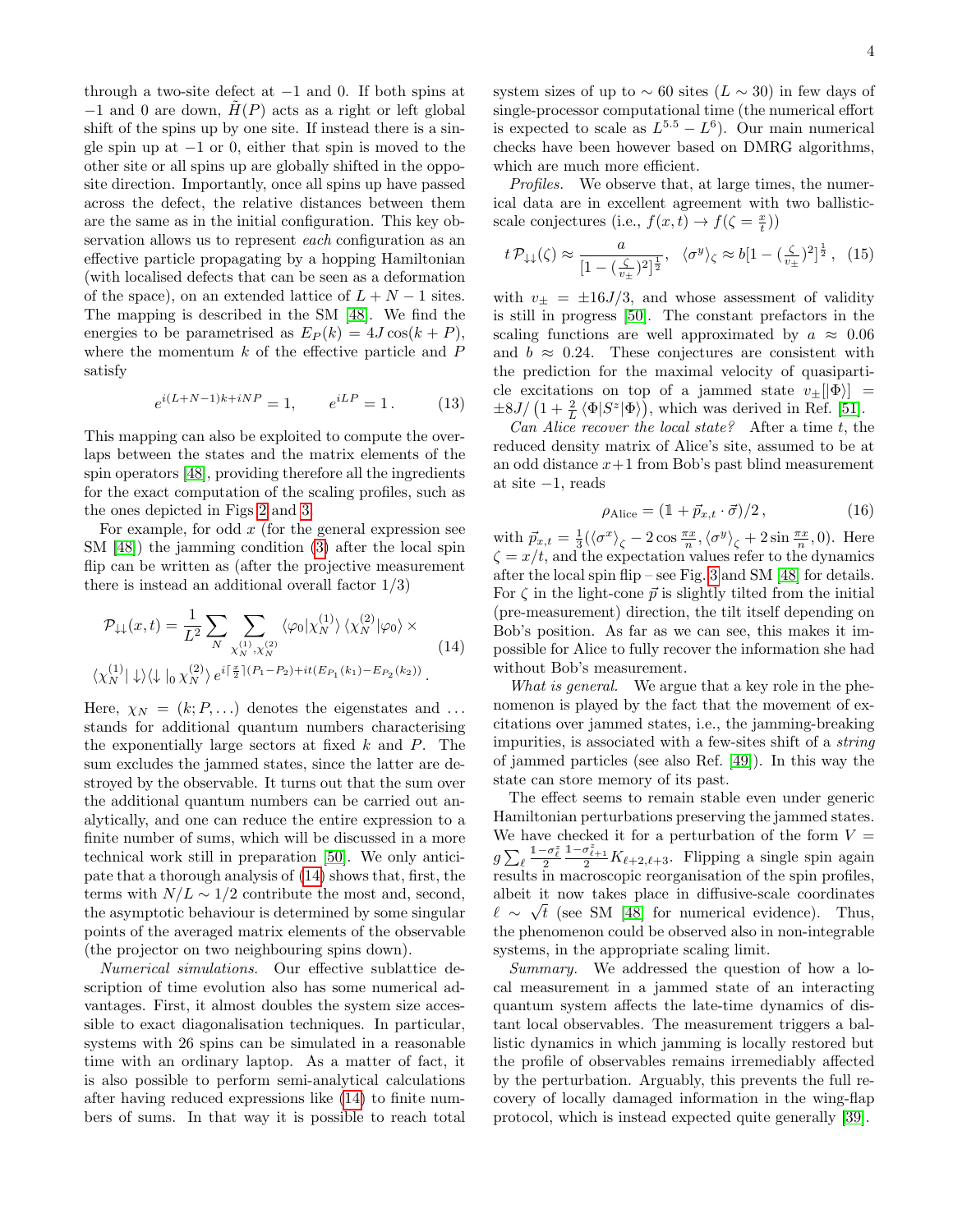Our work gives rise to several questions. Firstly, the precise role of symmetry breaking for the observed phenomenon is yet to be clarified. Our initial states always break some symmetries (e.g.,  $U(1)$ ,  $\mathbb{Z}_2$ , or two-site shift invariance – see also Ref. [\[49\]](#page-5-13)), however, a similar behaviour has been observed (after the completion of this paper) in a different setting where no symmetry seems to be broken [\[52\]](#page-5-16).

The second question is that of repeated projective measurements, recently identified as the cause of dynamical phase transition in certain quantum many-body systems [\[53](#page-5-17)[–56\]](#page-5-18). Their effects on the observables, as well as on the restoration of jamming pose an intriguing open problem that could be investigated in the dual folded XXZ model even analytically.

Acknowledgements. We thank Viktor Eisler for useful discussions. This work was supported by the European Research Council under the Starting Grant No. 805252 LoCoMacro.

During the peer-review process of this manuscript, Ref. [\[52\]](#page-5-16) provided a new example of a setting where a localised perturbation remains relevant at late times.

<span id="page-4-0"></span><sup>∗</sup> [maurizio.fagotti@universite-paris-saclay.fr](mailto:maurizio.fagotti@universite-paris-saclay.fr)

- <span id="page-4-1"></span>[1] D. Jaksch and P. Zoller, The cold atom hubbard toolbox, [Annals of Physics](https://doi.org/https://doi.org/10.1016/j.aop.2004.09.010) 315, 52 (2005), special Issue.
- [2] I. Bloch, J. Dalibard, and S. Nascimbène, Quantum simulations with ultracold quantum gases, [Nature Physics](https://doi.org/10.1038/nphys2259) 8[, 267 \(2012\).](https://doi.org/10.1038/nphys2259)
- [3] J. T. Barreiro et al., An open-system quantum simulator with trapped ions, Nature 470[, 486 \(2011\).](https://doi.org/10.1038/nature09801)
- <span id="page-4-2"></span>[4] T. R. Tan et al., Multi-element logic gates for trapped-ion qubits, Nature 528[, 380 \(2015\).](https://doi.org/10.1038/nature16186)
- <span id="page-4-3"></span>[5] H. Bernien, S. Schwartz, A. Keesling, H. Levine, A. Omran, H. Pichler, S. Choi, A. S. Zibrov, M. Endres, M. Greiner, V. Vuletić, and M. D. Lukin, Probing manybody dynamics on a 51-atom quantum simulator, [Nature](https://doi.org/10.1038/nature24622) 551[, 579 \(2017\).](https://doi.org/10.1038/nature24622)
- [6] J. Zhang et al., Observation of a many-body dynamical phase transition with a 53-qubit quantum simulator, [Na](https://doi.org/10.1038/nature24654)ture 551[, 601 \(2017\).](https://doi.org/10.1038/nature24654)
- [7] F. Arute et al., Quantum supremacy using a programmable superconducting processor, [Nature](https://doi.org/10.1038/s41586-019-1666-5) 574, 505 [\(2019\).](https://doi.org/10.1038/s41586-019-1666-5)
- <span id="page-4-4"></span>[8] S. Ebadi, T. T. Wang, H. Levine, A. Keesling, G. Semeghini, A. Omran, D. Bluvstein, R. Samajdar, H. Pichler, W. W. Ho, S. Choi, S. Sachdev, M. Greiner, V. Vuletić, and M. D. Lukin, Quantum phases of matter on a 256-atom programmable quantum simulator, [Nature](https://doi.org/10.1038/s41586-021-03582-4) 595[, 227 \(2021\).](https://doi.org/10.1038/s41586-021-03582-4)
- <span id="page-4-5"></span>[9] I. Buluta and F. Nori, Quantum simulators, [Science](https://doi.org/10.1126/science.1177838) 326, [108 \(2009\).](https://doi.org/10.1126/science.1177838)
- <span id="page-4-6"></span>[10] M. Schlosshauer, Quantum decoherence, [Physics Reports](https://doi.org/https://doi.org/10.1016/j.physrep.2019.10.001) 831[, 1 \(2019\),](https://doi.org/https://doi.org/10.1016/j.physrep.2019.10.001) quantum decoherence.
- <span id="page-4-7"></span>[11] V. Gritsev and A. Polkovnikov, Integrable Floquet dynamics, [SciPost Phys.](https://doi.org/10.21468/SciPostPhys.2.3.021) 2, 021 (2017).
- [12] M. Vanicat, L. Zadnik, and T. Prosen, Integrable trotter-

ization: Local conservation laws and boundary driving, [Phys. Rev. Lett.](https://doi.org/10.1103/PhysRevLett.121.030606) 121, 030606 (2018).

- [13] M. Ljubotina, L. Zadnik, and T. Prosen, Ballistic spin transport in a periodically driven integrable quantum system, [Phys. Rev. Lett.](https://doi.org/10.1103/PhysRevLett.122.150605) 122, 150605 (2019).
- <span id="page-4-8"></span>[14] L. Sá, P. Ribeiro, and T. Prosen, Integrable nonunitary open quantum circuits, Phys. Rev. B 103[, 115132 \(2021\).](https://doi.org/10.1103/PhysRevB.103.115132)
- <span id="page-4-9"></span>[15] B. Bertini, P. Kos, and T. Prosen, Exact spectral form factor in a minimal model of many-body quantum chaos, [Phys. Rev. Lett.](https://doi.org/10.1103/PhysRevLett.121.264101) 121, 264101 (2018).
- [16] A. Nahum, J. Ruhman, S. Vijay, and J. Haah, Quantum entanglement growth under random unitary dynamics, Phys. Rev. X 7[, 031016 \(2017\).](https://doi.org/10.1103/PhysRevX.7.031016)
- [17] A. Chan, A. De Luca, and J. T. Chalker, Solution of a minimal model for many-body quantum chaos, [Phys.](https://doi.org/10.1103/PhysRevX.8.041019) Rev. X 8[, 041019 \(2018\).](https://doi.org/10.1103/PhysRevX.8.041019)
- [18] C. W. von Keyserlingk, T. Rakovszky, F. Pollmann, and S. L. Sondhi, Operator hydrodynamics, otocs, and entanglement growth in systems without conservation laws, Phys. Rev. X 8[, 021013 \(2018\).](https://doi.org/10.1103/PhysRevX.8.021013)
- [19] V. Khemani, A. Vishwanath, and D. A. Huse, Operator spreading and the emergence of dissipative hydrodynamics under unitary evolution with conservation laws, [Phys.](https://doi.org/10.1103/PhysRevX.8.031057) Rev. X 8[, 031057 \(2018\).](https://doi.org/10.1103/PhysRevX.8.031057)
- <span id="page-4-10"></span>[20] J. Bensa and M. Žnidarič, Fastest local entanglement scrambler, multistage thermalization, and a nonhermitian phantom, Phys. Rev. X 11[, 031019 \(2021\).](https://doi.org/10.1103/PhysRevX.11.031019)
- <span id="page-4-11"></span>[21] I. L. Aleiner, Bethe ansatz solutions for certain periodic quantum circuits (2021), [arXiv:2107.05715 \[cond](https://arxiv.org/abs/2107.05715)[mat.mes-hall\].](https://arxiv.org/abs/2107.05715)
- [22] P. W. Claeys, J. Herzog-Arbeitman, and A. Lamacraft, Correlations and commuting transfer matrices in integrable unitary circuits (2021), [arXiv:2106.00640 \[quant](https://arxiv.org/abs/2106.00640)[ph\].](https://arxiv.org/abs/2106.00640)
- [23] S. Gopalakrishnan, Operator growth and eigenstate entanglement in an interacting integrable floquet system, Phys. Rev. B 98[, 060302 \(2018\).](https://doi.org/10.1103/PhysRevB.98.060302)
- [24] V. Alba, J. Dubail, and M. Medenjak, Operator entanglement in interacting integrable quantum systems: The case of the rule 54 chain, [Phys. Rev. Lett.](https://doi.org/10.1103/PhysRevLett.122.250603) 122, 250603 [\(2019\).](https://doi.org/10.1103/PhysRevLett.122.250603)
- <span id="page-4-12"></span>[25] K. Klobas, B. Bertini, and L. Piroli, Exact thermalization dynamics in the "rule 54" quantum cellular automaton, [Phys. Rev. Lett.](https://doi.org/10.1103/PhysRevLett.126.160602) 126, 160602 (2021).
- <span id="page-4-13"></span>[26] Y. Salathé *et al.*, Digital quantum simulation of spin models with circuit quantum electrodynamics, [Phys.](https://doi.org/10.1103/PhysRevX.5.021027) Rev. X 5[, 021027 \(2015\).](https://doi.org/10.1103/PhysRevX.5.021027)
- <span id="page-4-14"></span>[27] C. Neill *et al.*, Accurately computing the electronic properties of a quantum ring, Nature 594[, 508 \(2021\).](https://doi.org/10.1038/s41586-021-03576-2)
- <span id="page-4-15"></span>[28] P. Calabrese, F. H. L. Essler, and G. Mussardo, Special issue on quantum integrability in out of equilibrium systems, [Journal of Statistical Mechanics: Theory and](https://doi.org/10.1088/1742-5468/2016/06/064001) Experiment 2016[, 064001 \(2016\).](https://doi.org/10.1088/1742-5468/2016/06/064001)
- <span id="page-4-16"></span>[29] B. Bertini and M. Fagotti, Determination of the nonequilibrium steady state emerging from a defect, [Phys. Rev.](https://doi.org/10.1103/PhysRevLett.117.130402) Lett 117[, 130402 \(2016\).](https://doi.org/10.1103/PhysRevLett.117.130402)
- [30] O. A. Castro-Alvaredo, B. Doyon, and T. Yoshimura, Emergent hydrodynamics in integrable quantum systems out of equilibrium, Phys. Rev. X 6[, 041065 \(2016\).](https://doi.org/10.1103/PhysRevX.6.041065)
- <span id="page-4-17"></span>[31] B. Bertini, M. Collura, J. De Nardis, and M. Fagotti, Transport in out-of-equilibrium XXZ chains: Exact profiles of charges and currents, [Phys. Rev. Lett.](https://doi.org/10.1103/PhysRevLett.117.207201) 117, [207201 \(2016\).](https://doi.org/10.1103/PhysRevLett.117.207201)
- <span id="page-4-18"></span>[32] L. Piroli, J. De Nardis, M. Collura, B. Bertini, and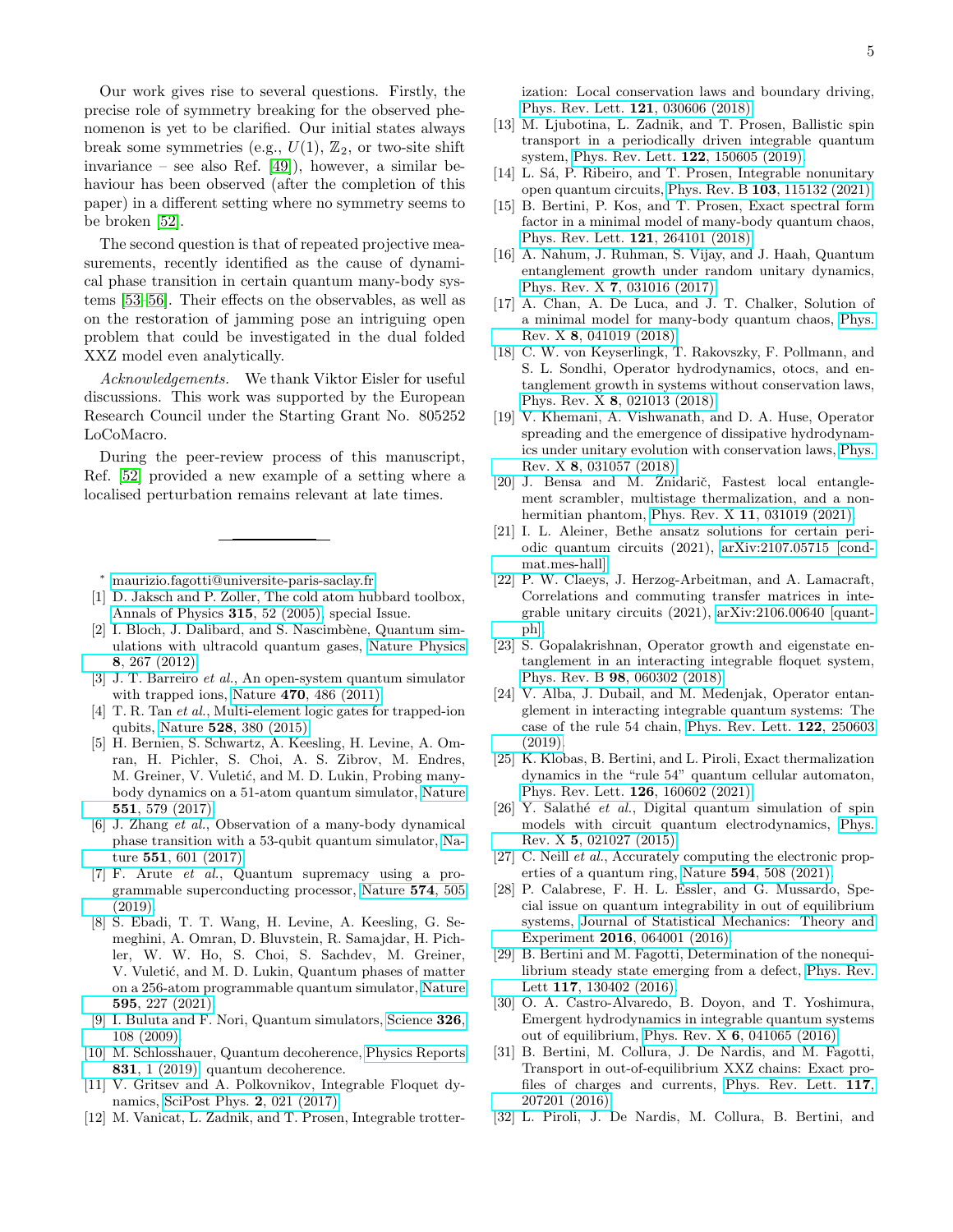M. Fagotti, Transport in out-of-equilibrium xxz chains: Nonballistic behavior and correlation functions, [Phys.](https://doi.org/10.1103/PhysRevB.96.115124) Rev. B 96[, 115124 \(2017\).](https://doi.org/10.1103/PhysRevB.96.115124)

- <span id="page-5-0"></span>[33] V. Eisler and F. Maislinger, Front dynamics in the XY chain after local excitations, [SciPost Phys.](https://doi.org/10.21468/SciPostPhys.8.3.037) 8, 037 (2020).
- [34] M. Gruber and V. Eisler, Entanglement spreading after local fermionic excitations in the XXZ chain, [SciPost](https://doi.org/10.21468/SciPostPhys.10.1.005) Phys. 10[, 005 \(2021\).](https://doi.org/10.21468/SciPostPhys.10.1.005)
- [35] V. Zauner, M. Ganahl, H. Evertz, and T. Nishino, Time evolution within a comoving window: Scaling of signal fronts and magnetization plateaus after a local quench in quantum spin chains, [J. Phys.: Condens. Matter](https://doi.org/10.1088/0953-8984/27/42/425602) 27, [425602 \(2015\).](https://doi.org/10.1088/0953-8984/27/42/425602)
- [36] V. Eisler, F. Maislinger, and H. G. Evertz, Universal front propagation in the quantum Ising chain with domain-wall initial states, [SciPost Phys.](https://doi.org/10.21468/SciPostPhys.1.2.014) 1, 014 (2016).
- <span id="page-5-1"></span>[37] V. Eisler and F. Maislinger, Hydrodynamical phase transition for domain-wall melting in the XY chain, [Phys.](https://doi.org/10.1103/PhysRevB.98.161117) Rev. B 98[, 161117\(R\) \(2018\).](https://doi.org/10.1103/PhysRevB.98.161117)
- <span id="page-5-2"></span>[38] M. Campisi and J. Goold, Thermodynamics of quantum information scrambling, Phys. Rev. E 95[, 062127 \(2017\).](https://doi.org/10.1103/PhysRevE.95.062127)
- <span id="page-5-3"></span>[39] B. Yan and N. A. Sinitsyn, Recovery of damaged information and the out-of-time-ordered correlators, [Phys. Rev.](https://doi.org/10.1103/PhysRevLett.125.040605) Lett. 125[, 040605 \(2020\).](https://doi.org/10.1103/PhysRevLett.125.040605)
- <span id="page-5-4"></span>[40] M. Gluza, J. Eisert, and T. Farrelly, Equilibration towards generalized gibbs ensembles in non-interacting theories, [SciPost Phys.](https://doi.org/10.21468/SciPostPhys.7.3.038) 7, 038 (2019).
- <span id="page-5-5"></span>[41] V. Alba, B. Bertini, M. Fagotti, L. Piroli, and P. Ruggiero, Generalized-Hydrodynamic approach to Inhomogeneous Quenches: Correlations, Entanglement and Quantum Effects, arXiv e-prints , arXiv:2104.00656 (2021), [arXiv:2104.00656 \[cond-mat.stat-mech\].](https://arxiv.org/abs/2104.00656)
- <span id="page-5-6"></span>[42] L. Zadnik and M. Fagotti, The Folded Spin-1/2 XXZ Model: I. Diagonalisation, Jamming, and Ground State Properties, [SciPost Phys. Core](https://doi.org/10.21468/SciPostPhysCore.4.2.010) 4, 10 (2021).
- <span id="page-5-7"></span>[43] R. Z. Bariev, Integrable spin chain with two- and threeparticle interactions, [Journal of Physics A: Mathematical](https://doi.org/10.1088/0305-4470/24/10/010) and General 24[, L549 \(1991\).](https://doi.org/10.1088/0305-4470/24/10/010)
- <span id="page-5-8"></span>[44] B. Pozsgay, T. Gombor, A. Hutsalyuk, Y. Jiang, L. Pristyák, and E. Vernier, An integrable spin chain with hilbert space fragmentation and solvable real time dynamics (2021), [arXiv:2105.02252.](https://arxiv.org/abs/arXiv:2105.02252)
- <span id="page-5-9"></span>[45] G. I. Menon, M. Barma, and D. Dhar, Conservation laws and integrability of a one-dimensional model of diffusing dimers, [Journal of Statistical Physics](https://doi.org/10.1007/BF02183622) 86, 1237 (1997).
- <span id="page-5-10"></span>[46] Z.-C. Yang, F. Liu, A. V. Gorshkov, and T. Iadecola, Hilbert-space fragmentation from strict confinement, [Phys. Rev. Lett.](https://doi.org/10.1103/PhysRevLett.124.207602) 124, 207602 (2020).
- <span id="page-5-11"></span>[47] M. Fagotti, On conservation laws, relaxation and prerelaxation after a quantum quench, [Journal of Statisti](https://doi.org/10.1088/1742-5468/2014/03/p03016)[cal Mechanics: Theory and Experiment](https://doi.org/10.1088/1742-5468/2014/03/p03016) 2014, P03016 [\(2014\).](https://doi.org/10.1088/1742-5468/2014/03/p03016)
- <span id="page-5-12"></span>[48] Supplementary material.
- <span id="page-5-13"></span>[49] L. Zadnik, S. Bocini, K. Bidzhiev, and M. Fagotti, Measurement catastrophe and ballistic spread of charge density with vanishing current (2021), [arXiv:2111.06325](https://arxiv.org/abs/2111.06325) [\[quant-ph\].](https://arxiv.org/abs/2111.06325)
- <span id="page-5-14"></span>[50] L. Zadnik and M. Fagotti, In preparation.
- <span id="page-5-15"></span>[51] L. Zadnik, K. Bidzhiev, and M. Fagotti, The Folded Spin-1/2 XXZ Model: II. Thermodynamics and Hydrodynamics with a Minimal Set of Charges, [SciPost Phys.](https://doi.org/10.21468/SciPostPhys.10.5.099) 10, 99 [\(2021\).](https://doi.org/10.21468/SciPostPhys.10.5.099)
- <span id="page-5-16"></span>[52] M. Fagotti, Global quenches after localised perturbations (2021), [arXiv:2110.11322 \[cond-mat.str-el\].](https://arxiv.org/abs/2110.11322)
- <span id="page-5-17"></span>[53] Y. Li, X. Chen, and M. P. A. Fisher, Quantum zeno effect and the many-body entanglement transition, [Phys. Rev.](https://doi.org/10.1103/PhysRevB.98.205136) B 98[, 205136 \(2018\).](https://doi.org/10.1103/PhysRevB.98.205136)
- [54] A. Chan, R. M. Nandkishore, M. Pretko, and G. Smith, Unitary-projective entanglement dynamics, [Phys. Rev. B](https://doi.org/10.1103/PhysRevB.99.224307) 99[, 224307 \(2019\).](https://doi.org/10.1103/PhysRevB.99.224307)
- [55] B. Skinner, J. Ruhman, and A. Nahum, Measurementinduced phase transitions in the dynamics of entanglement, Phys. Rev. X 9[, 031009 \(2019\).](https://doi.org/10.1103/PhysRevX.9.031009)
- <span id="page-5-18"></span>[56] T. Minato, K. Sugimoto, T. Kuwahara, and K. Saito, Fate of measurement-induced phase transition in longrange interactions (2021), [arXiv:2104.09118 \[quant-ph\].](https://arxiv.org/abs/2104.09118)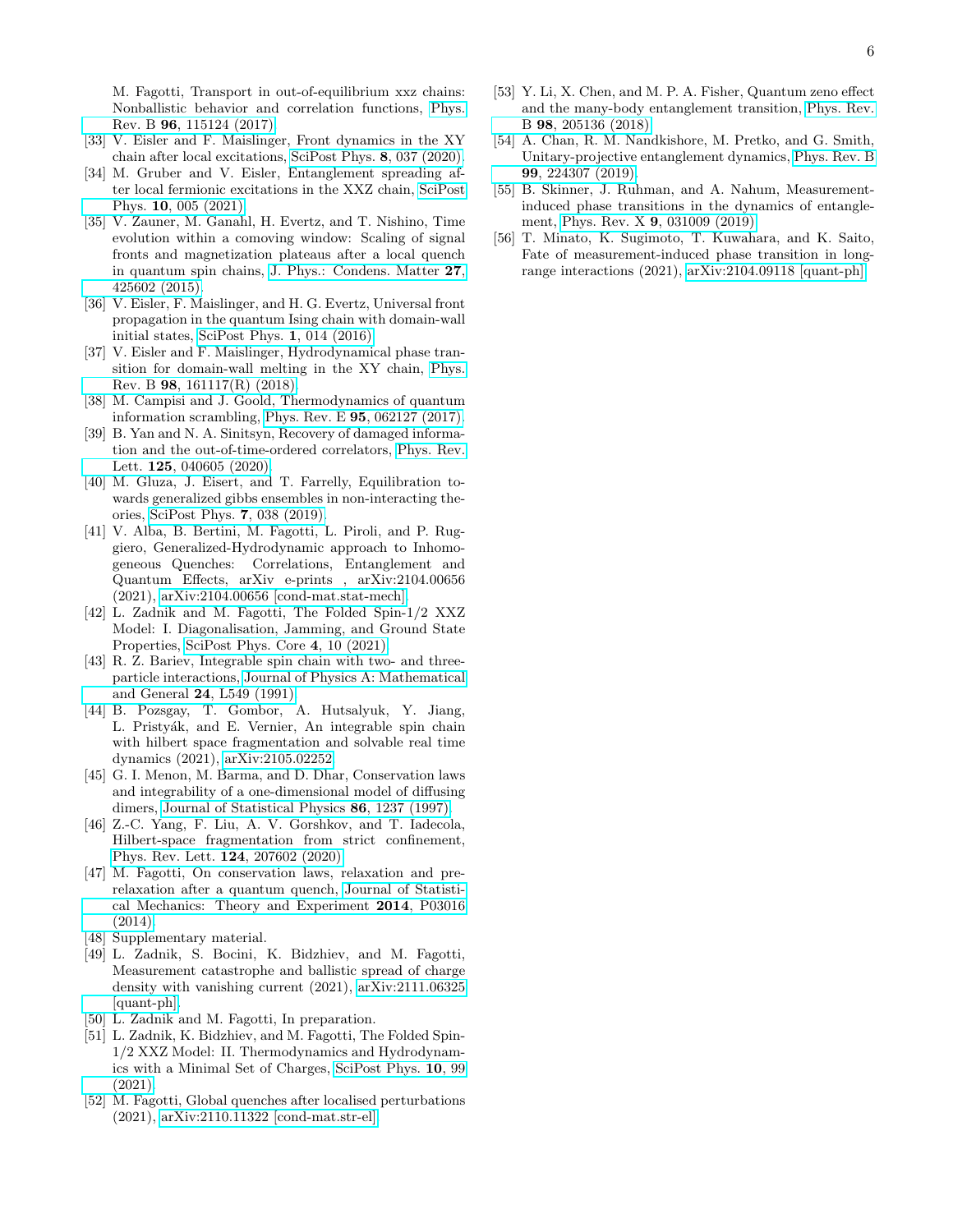# Supplementary material for "Macroscopic effects of localised measurements in jammed states of quantum spin chains"

Kemal Bidzhiev<sup>1</sup>, Maurizio Fagotti<sup>1</sup>, Lenart Zadnik<sup>1</sup>  $1$ Université Paris-Saclay, CNRS, LPTMS, 91405, Orsay, France

## The effective dynamics generated by  $\tilde{H}(P)$

Here we describe the idea behind the diagonalisation of the effective Hamiltonian  $H(P)$  from Eq. (12) of the main text. Detailed method will be presented in a separate publication [\[50\]](#page-5-14). Consider a configuration of  $N$  spins up; the effective Hamiltonian

$$
\tilde{H}(P) = JK_{-1,0} + Je^{-iP}\Pi(\mathbb{1} - \sigma_{-1}^z) ++Je^{iP}\Pi^{-1}(\mathbb{1} - \sigma_0^z)
$$
\n(S.1)

maps it into a superposition of identical configurations shifted by one site to the right (left), with a phase  $e^{-iP}$ (resp.  $e^{i\tilde{P}}$ ). Repeated action of  $H(P)$  propagates configuration in this manner until a spin up comes onto position −1 (or 0). The term  $JK_{-1,0}$  then kicks in: the spin up jumps to position 0 (resp.  $-1$ ) without acquiring a phase, while the rest of spins up retain their positions. Here is an example of nontrivial microscopic dynamics considering only the part of a superposition that moves in one direction:



For the coordinate of the effective particle (in blue) we have chosen a shifted centre-of-mass position

$$
X(\underline{\ell}) = \frac{1}{N} \sum_{j=1}^{N} \ell_j + \frac{N-1}{2N} (N - 2N_{-}).
$$
 (S.2)

Here  $\ell_j$  are positions of spins up, N their total number, and  $N_-\$  denotes the number of cases  $\ell_j < 0$ . The sec-ond term in [\(S.2\)](#page-1-0) ensures that  $X(\underline{\ell})$  changes by 1 even if only one of the spins up jumps between the sites −1 and 0, while the rest of spins up retain their positions (the corresponding hopping of the effective particle is represented by the red curved arrows in the above diagram). The system is thus described by a hopping Hamiltonian on the lattice  $\Lambda = X[\ell] + \mathbb{Z}$  with defects accounting for the change in the coupling constants whenever a spin up jumps between the sites −1 and 0 (in red).

The defects can be removed via a unitary transformation, which leads to a hopping model with single-particle energy levels

$$
E_P(k) = 4J\cos(k+P), \qquad (S.3)
$$

where  $k$  denotes the momentum of the effective particle. The eigenstates of the effective Hamiltonian [\(S.1\)](#page-1-4) are now parametrised as  $|k; P, \underline{d}\rangle$ , where  $\underline{d}$  is a collection of distances between subsequent spins up, defined so as to be preserved by the dynamics:

$$
d_j = \ell_{j+1} - \ell_j - 1 + \theta(\ell_{j+1} < 0) - \theta(\ell_j < 0). \tag{S.4}
$$

For a finite sublattice size  $L = \log_2$ D one needs to consider periodic boundary conditions, where  $k$  and  $P$ are instead quantised according to

$$
e^{iLP} = 1, \qquad e^{i(L+N-1)k+iNP} = 1. \tag{S.5}
$$

Quantisation of  $P$  follows from the momentum  $P$  being associated with a shift operator Π on the sublattice. The factor  $e^{iNP}$  in the quantisation condition for k is a result of the unitary transformation that removes the N defects and effectively adds a phase to each hopping process caused by the defect. Factor  $e^{i(L+N-1)k}$  comes from the lag acquired by the configuration w.r.t. to the position of the effective particle, when the latter traverses the system. Each time a spin up jumps from 0 to  $-1$ , the right-most spin up remains fixed, except if it itself jumps between these two sites. The total acquired lag is therefore  $N-1$  sites, so the configuration needs  $L+N-1$ steps before returning to its initial position.

As a proof of concept, Fig. [S1\(](#page-0-0)a) shows the comparison between the DMRG-based algorithm and exactdiagonalisation of Hamiltonians  $\hat{H}(P)$ .

### Jamming condition  $\mathcal{P}_{\downarrow\downarrow}(x,t)$

In this section we describe the ingredients for the computation of the local jamming condition  $\mathcal{P}_{\downarrow\downarrow}(x,t) =$  $\frac{1}{4} \langle \Psi(t) | (\mathbb{1} - \sigma_x^z)(\mathbb{1} - \sigma_{x+1}^z) | \Psi(t) \rangle$  in Eq. (14) of the main text. Representation

$$
|\Psi(t)\rangle = \sum_{n} (\sigma_n^x | \uparrow \dots \uparrow \rangle)_o \otimes |\varphi_n(t)\rangle_e \qquad (S.6)
$$

of the wave function is useful to reduce the computation to the sublattice of even sites, where the condition becomes

$$
\mathcal{P}_{\downarrow\downarrow} = \frac{1}{2} \begin{cases} \langle \varphi_{\frac{x}{2}+1}(t) | 1 - \sigma_{\frac{x}{2}}^z | \varphi_{\frac{x}{2}+1}(t) \rangle & x \text{ even,} \\ \langle \varphi_{\frac{x+1}{2}}(t) | 1 - \sigma_{\frac{x+1}{2}}^z | \varphi_{\frac{x+1}{2}}(t) \rangle & x \text{ odd.} \end{cases} (S.7)
$$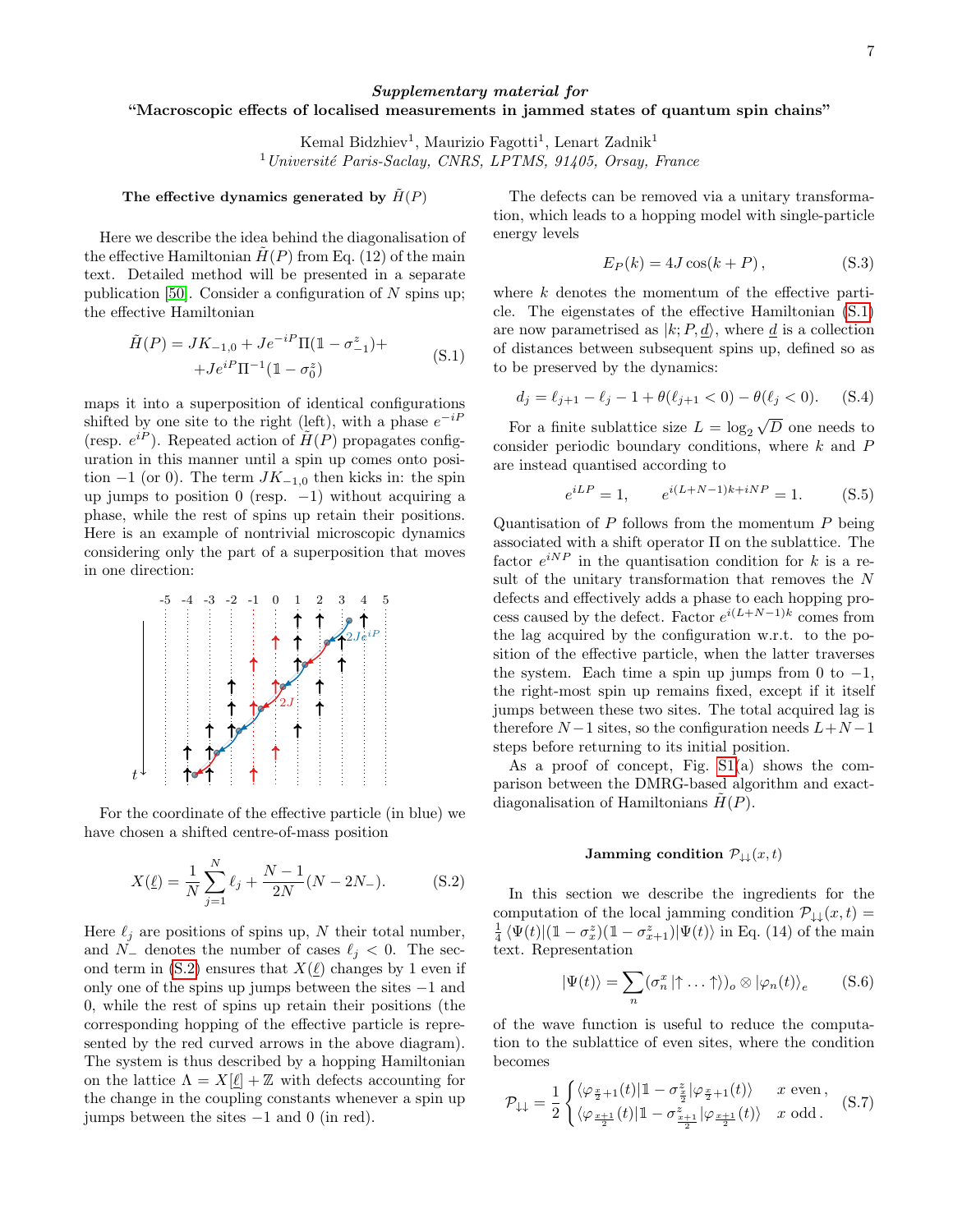

FIG. S1. Panel (a) shows the profile  $t\mathcal{P}_{\downarrow\downarrow}(x,t)$  at  $t = 0.8$ , for  $L = 13$  (a chain of 26 spins), computed with a DMRG-based algorithm and exact diagonalisation of the effective Hamiltonians [\(S.1\)](#page-1-4). Panel (b) shows contributions to  $\mathcal{P}_{\downarrow\downarrow}$  coming from summing the elements with given N (and hence  $\langle S^z \rangle$ ) at  $x = 0$  and  $t = 1/2$  for the sublattice sizes  $5 \le L \le 13$ . Data are fitted with Gaussian curves centered around the sublattice magnetisation  $2\langle S^z \rangle = 2N - L = -1$ . The full width at half maximum scales sublinearly with the sublattice size. The term with the highest contribution is  $N = (L - 1)/2$ .

The operators on the right-hand side act on the state of the sublattice – their indices have been changed accordingly. Using Eqs (10), (11) of the main text, we then obtain

$$
\mathcal{P}_{\downarrow\downarrow} = \frac{1}{L^2} \sum_{N} \sum_{\underline{d}_{N}^{(1)}, \underline{d}_{N}^{(2)}} \sum_{\substack{P_1, P_2 \\ e^{iL P_{-1}}} \sum_{e^{i(L+N-1)k+iNP_{-1}}} e^{i\left(\frac{x}{2} + \frac{3+(-1)^x}{4}\right)(P_1 - P_2)} e^{i4Jt(\cos(k_1 + P_1) - \cos(k_2 + P_2))} \times \times \langle \varphi_0 | k_1; P_1, \underline{d}_{N}^{(1)} \rangle \langle k_1; P_1, \underline{d}_{N}^{(1)} | \frac{1 - \sigma_{-[1+(-1)^x]/2}^z}{2} | k_2; P_2, \underline{d}_{N}^{(2)} \rangle \langle k_2; P_2, \underline{d}_{N}^{(2)} | \varphi_0 \rangle.
$$
\n(S.8)

The matrix element and the overlaps between the wave functions can be computed exactly by employing the mapping between a configuration of spins up and an effective particle [\[50\]](#page-5-14). Here we only report the resulting formulas for the case  $|\varphi_0\rangle = | \leftarrow \dots \leftarrow \rangle$  (i.e. after a local measurement in the state  $|\mathcal{L}_1\rangle$ ). For  $k_1 \neq k_2$  they read

$$
\langle \leftarrow \dots \leftarrow |k; P, \underline{d}_N \rangle = \frac{1 - e^{iP}}{e^{ik} - 1} \sum_{\ell=1}^N \frac{e^{i(2\ell - 1 - 2N + \sum_{n=N+1-\ell}^{N-1} d_n)k} e^{i(\ell-1)P}}{\sqrt{2^L (L + N - 1)}},
$$
  

$$
\langle k_1; P_1, \underline{d}_N | \frac{1 - \sigma_0^z}{2} | k_2; P_2, \underline{d}_N \rangle = \frac{1 - e^{i(P_2 - P_1)} e^{i(k_2 - k_1)} \sum_{\ell=0}^{N-1} e^{i(2\ell + 1 - 2N + \sum_{n=N-\ell}^{N-1} d_n)(k_2 - k_1) + i\ell(P_2 - P_1)}{L + N - 1},
$$
  

$$
\langle k_1; P_1, \underline{d}_N | \frac{1 - \sigma_{-1}^z}{2} | k_2; P_2, \underline{d}_N \rangle = e^{i(k_1 - k_2)} \langle k_1; P_1 \underline{d}_N | \frac{1 - \sigma_0^z}{2} | k_2; P_2, \underline{d}_N \rangle,
$$
  

$$
(S.9)
$$

whereas the limit  $k_1 = k_2$  has to be performed carefully, taking the quantisation conditions [\(S.5\)](#page-1-2) into account. We point out that the numerical computation of the fixed-N terms in [\(S.8\)](#page-2-3) for small system sizes (via exact diagonalisation) suggests that the main contribution to the jamming condition  $\mathcal{P}_{\downarrow\downarrow}(x,t)$  at fixed x and t comes from

the terms with  $N \sim L/2$  – see Fig. [S1\(](#page-0-0)b). This numerical observation can be proved analytically and holds for any sublattice size  $L$  [\[50\]](#page-5-14).